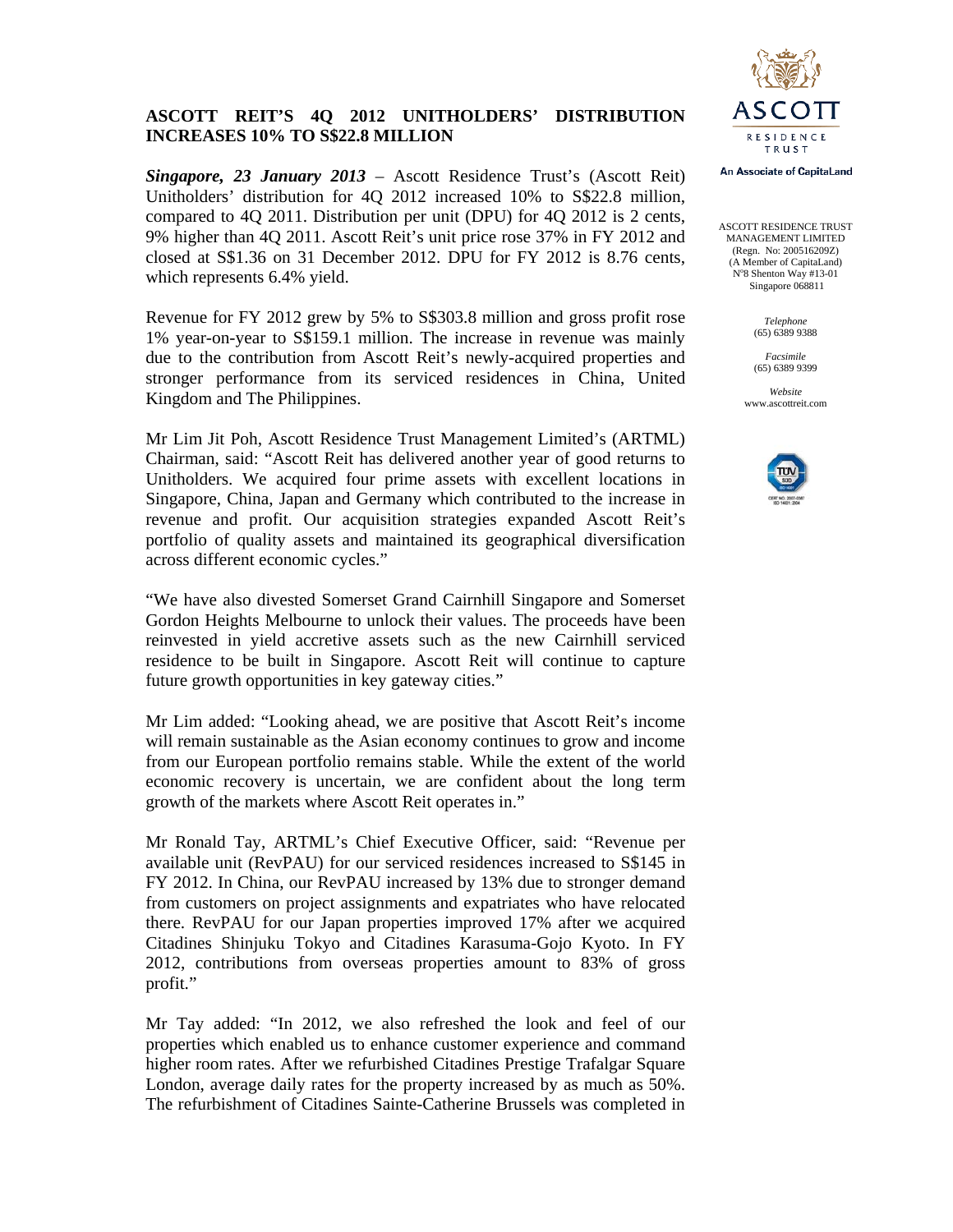4Q 2012 and we are upgrading Ascott Jakarta, Citadines Toison d'Or Brussels and Citadines Ramblas Barcelona in 2013. We will continue to strengthen Unitholders' returns through active asset enhancement to maximise the performance of our properties."

## **Summary of Results**

### **FY 2012 vs FY 2011**

|                                                | <b>FY 2012</b> | <b>FY 2011</b> | Better/<br>(Worse)<br>$+/-$ |
|------------------------------------------------|----------------|----------------|-----------------------------|
| <b>Revenue (S\$ million)</b>                   | 303.8          | 288.7          | $+5%$                       |
| <b>Gross Profit (S\$ million)</b>              | 159.1          | 157.5          | $+1\%$                      |
| <b>Unitholders' Distribution (S\$ million)</b> | 99.7           | 96.2           | $+4%$                       |
| <b>DPU</b> (S cents)                           | 8.76           | 8.53           | $+3%$                       |
| <b>RevPAU</b> (S\$/day)                        | 145            | 143            | $+1\%$                      |

- Revenue grew by S\$15.1 million or 5% in FY 2012 mainly due to the contribution from Citadines Shinjuku Tokyo which was acquired in December 2011 as well as Citadines Karasuma-Gojo Kyoto, Ascott Raffles Place Singapore, Ascott Guangzhou and Madison Hamburg which were acquired in 2012.
- The stronger performance from Ascott Reit's serviced residences in China, United Kingdom and The Philippines also contributed to the higher revenue. In line with the increase in revenue, gross profit grew by S\$1.6 million or 1%.

|                                                | <b>40 2012</b> | 4Q 2011 | Better/<br>(Worse)<br>$+/-$ |
|------------------------------------------------|----------------|---------|-----------------------------|
| <b>Revenue (S\$ million)</b>                   | 75.9           | 75.3    | $+1\%$                      |
| <b>Gross Profit (S\$ million)</b>              | 38.5           | 40.0    | (4%)                        |
| <b>Unitholders' Distribution (S\$ million)</b> | 22.8           | 20.6    | $+10%$                      |
| <b>DPU</b> (S cents)                           | 2.00           | 1.83    | $+9\%$                      |
| <b>RevPAU</b> (S\$/day)                        | 139            | 146     | (5%                         |

### **4Q 2012 vs 4Q 2011**

- Revenue increased by S\$0.6 million or 1% in 4Q 2012 mainly due to the contribution from Citadines Shinjuku Tokyo, Citadines Karasuma-Gojo Kyoto, Ascott Raffles Place Singapore, Ascott Guangzhou and Madison Hamburg.
- DPU was lower in 4Q 2011 due to costs incurred for one-off events including the establishment of a US\$2 billion Euro-Medium Term Note (MTN) Programme, issuance of a S\$250 million MTN and provision for licensing related matters for a serviced residence in China. Excluding these one-off costs, the DPU for 4Q 2011 would have been 2.13 cents.

# **Distribution**

Ascott Reit's distributions are made on a semi-annual basis, with the amount calculated as at 30 June and 31 December each year. For the period of 1 July to 31 December 2012, Unitholders can expect to receive their distribution of 4.238 cents per unit on 28 February 2013. The Book Closure Date is 5 February 2013.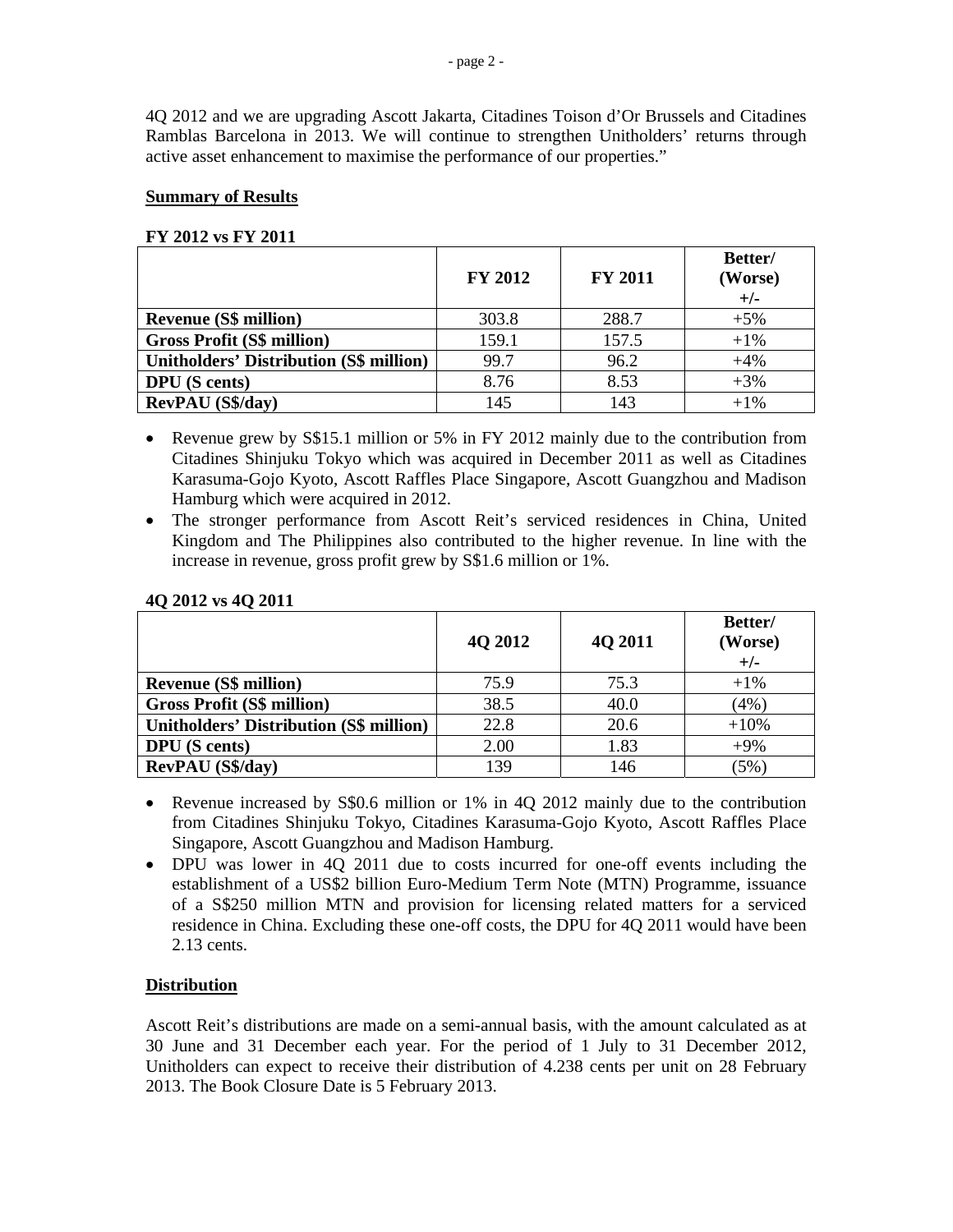| <b>Distribution Period</b>         | 1 July to 31 December 2012 |  |
|------------------------------------|----------------------------|--|
| <b>Distribution Rate</b>           | 4.238 cents per unit       |  |
| Last Day of Trading on "cum" Basis | 31 January 2013, 5 pm      |  |
| <b>Ex-Date</b>                     | 1 February 2013, 9 am      |  |
| <b>Book Closure Date</b>           | 5 February 2013            |  |
| <b>Distribution Payment Date</b>   | 28 February 2013           |  |

For Ascott Reit's FY 2012 financial statement and presentation slides, please visit www.ascottreit.com.

## **About Ascott Residence Trust**

Ascott Reit was established with the objective of investing primarily in real estate and real estate-related assets which are income-producing and which are used or predominantly used, as serviced residences, rental housing properties and other hospitality assets.

Ascott Reit's asset size has more than tripled to about S\$2.8 billion since it was listed on the Singapore Exchange Securities Trading Limited (SGX-ST) in March 2006. When the acquisition of the new Cairnhill serviced residence in Singapore is completed, Ascott Reit's international portfolio will expand to S\$3.2 billion comprising 68 properties with 7,427 units in 25 cities across 12 countries in Asia Pacific and Europe. Ascott Reit's serviced residences are operated under the Ascott, Citadines and Somerset brands, and are mainly located in key gateway cities such as Beijing, Shanghai, Guangzhou, Singapore, Tokyo, London, Paris, Berlin, Brussels, Barcelona, Munich, Hanoi, Ho Chi Minh City, Jakarta, Manila and Perth.

Ascott Reit is managed by Ascott Residence Trust Management Limited, a wholly-owned subsidiary of The Ascott Limited and an indirect wholly-owned subsidiary of CapitaLand Limited, one of Asia's largest real estate companies. ARTML is the winner of World Finance Magazine's "Best Real Estate Investment Fund Manager 2011" in South Eastern Asia in their inaugural Real Estate Awards.

#### **Important Notice**

The value of units in Ascott Reit and the income derived from them may fall as well as rise. Units in Ascott Reit are not obligations of, deposits in, or guaranteed by Ascott Residence Trust Management Limited, the Manager of Ascott Reit (the "Manager") or any of its affiliates. An investment in the units in Ascott Reit is subject to investment risks, including the possible loss of the principal amount invested. The past performance of Ascott Reit is not necessarily indicative of its future performance.

This announcement may contain forward-looking statements that involve risks and uncertainties. Actual future performance, outcomes and results may differ materially from those expressed in forward-looking statements as a result of a number of risks, uncertainties